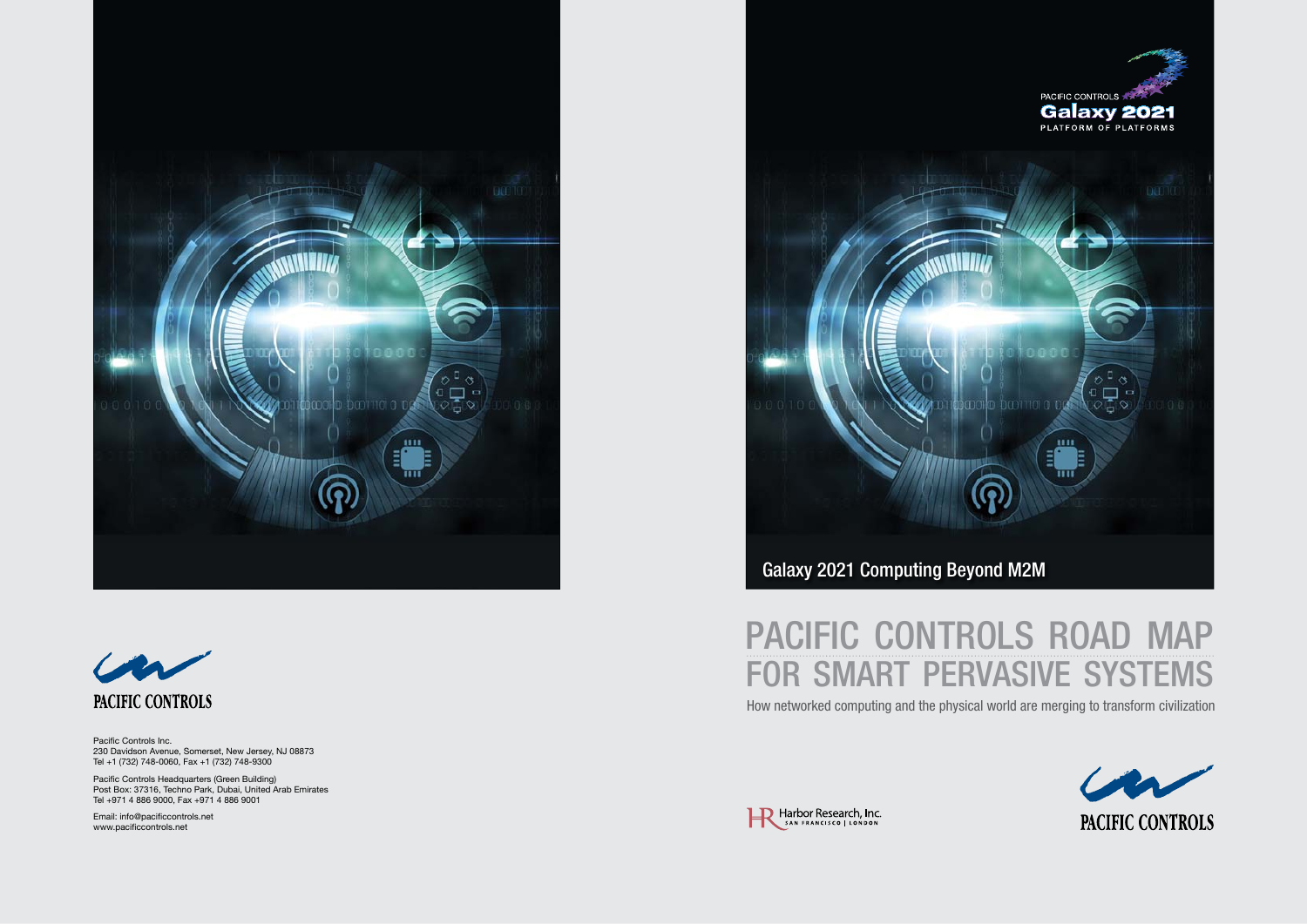THE BIT, THE BYTE, AND LATER THE PACKET MADE POSSIBLE THE ENTIRE ENTERPRISE OF DIGITAL COMPUTING AND GLOBAL NETWORKING. UNTIL THE WORLD AGREED UPON THESE BASIC CONCEPTS, IT WAS NOT POSSIBLE TO MOVE FORWARD. THE NEXT GREAT STEP IN INFORMATION AND COMMUNICATIONS TECHNOLOGIES-COMPLETELY FLUID INFORMATION AND FULLY INTEROPERATING MACHINES AND DEVICES-REQUIRES AN EQUALLY SIMPLE, FLEXIBLE, AND UNIVERSAL ABSTRACTION SCHEMA THAT WILL MAKE INFORMATION ITSELF TRULY PORTABLE IN BOTH PHYSICAL AND VIRTUAL SPACE, AND AMONG ANY CONCEIVABLE INFORMATION DEVICES AND SYSTEMS. FOR THE INTERNET OF THINGS TO REALLY TAKE OFF, RADICAL NEW THINKING ABOUT INFORMATION TECHNOLOGY MUST BEGIN AT THE MOST BASIC LEVELS, WITH NEW CONCEPTIONS ABOUT HOW DEVICES, INFORMATION, PEOPLE AND SYSTEMS WILL INTERACT FUNDAMENTAL UNIT OF INFORMATION ITSELF.

## PACIFIC CONTROLS road map for smart pervasive systems

| M2M and Remote Services Fall Short  06                    |
|-----------------------------------------------------------|
|                                                           |
|                                                           |
| The Internet of Things Requires A Radical Departure       |
|                                                           |
| New Platform Architectures Require New Business Models 20 |



### taBle of contents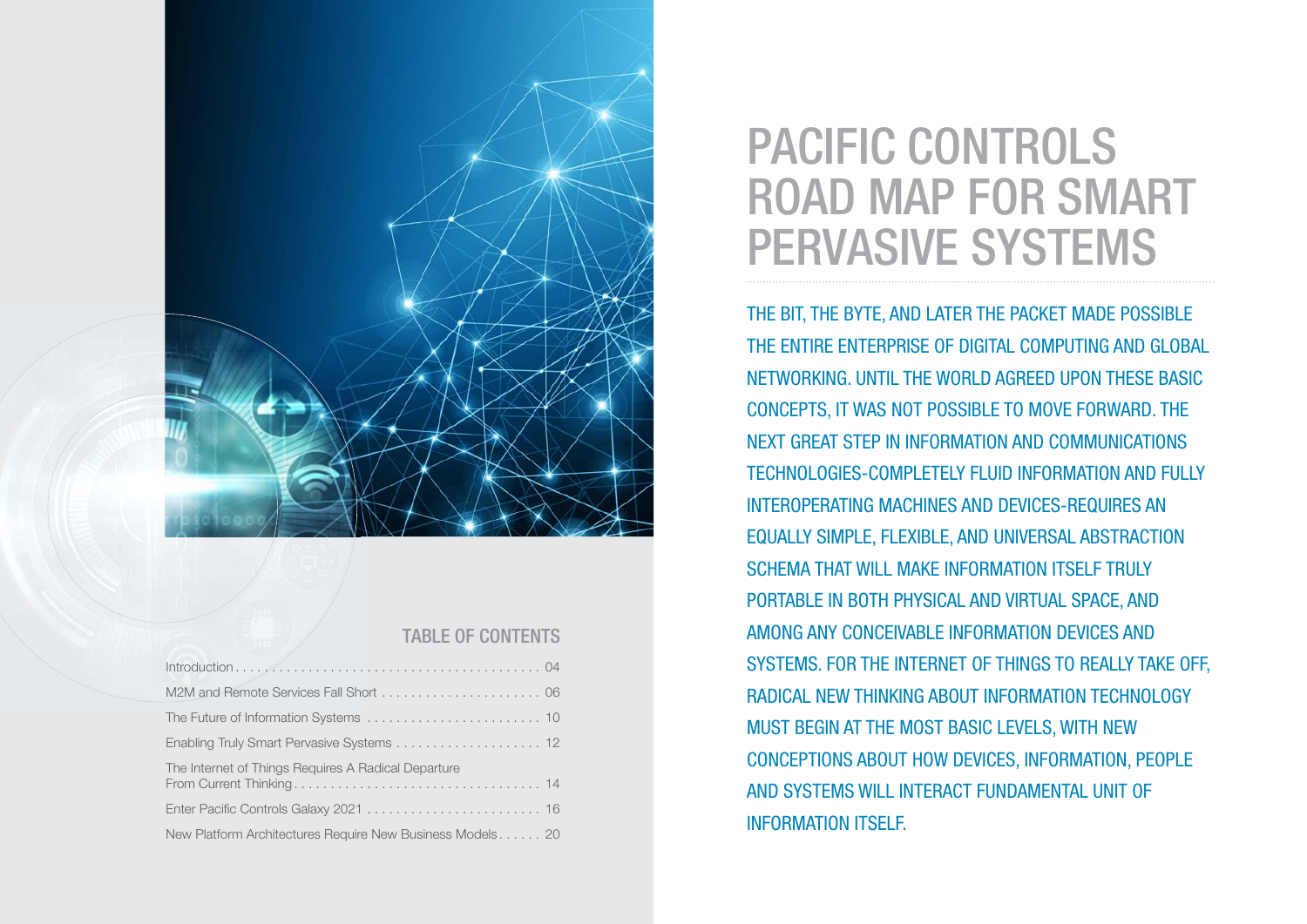

# **INTRODUCTION**

For quite a few years now, Harbor Research has focused most of its research and consulting on what we call "Smart Systems"-the convergence of pervasive or embedded computing with the packetswitching "network of networks" called the Internet

These days, many people refer to this phenomenon as "the Internet of Things." We prefer "Smart Systems" over other terms in common use-notably "M2M," which usually stands for "machine-tomachine"-because it captures the profound enormity of the phenomenon - something much greater in scope than just machine connectivity

We have now entered the age when everyday objects will communicate with, and control, other objects over a global data network-24/7/365. It's not "the future," it's now-this year, next year-and thus it is vitally important that business leaders understand this phenomenon, its effects on their business, and what they should do right now to position themselves for opportunities that are literally just around the corner.



Whatever we chose to call it -- "Smart Systems" or "Pervasive Computing" or "The Internet of Things" - we are referring to digital microprocessors and sensors embedded in everyday objects. But even this makes too many assumptions about what the smart systems phenomenon will be. Encoded information in physical objects is also smart-even without intrinsic computing ability. Seen in this way, a printed bar code, a house key, or even the pages of a technical manual can have the status of an "information device" on a network. For that matter, all of these characterizations do not even begin to address the humanmachine dimension of collaboration

From an IT perspective, today's corporate IT function is a direct descendent of the company mainframe, and works on the same "batched computing" model—an archival model, yielding a historian's perspective. Information about events is collected, stored, queried, analyzed, and reported upon. But all after the fact.

But very few people are thinking about smart connected systems on that level. Current IT and telecom technologists are operating with outdated models of data, networking and information management that were conceived in the mainframe and client-server eras and cannot serve the needs of a truly connected world. "Smart Systems" should automatically be understood as "real-time networked information and computation," but it isn't

The next cycle of technology and systems development in the smart connected systems arena is supposed to be setting the stage for a multiyear wave of growth based on the convergence of innovations in software architectures; back-room data center operations; wireless and broadband communications; and smaller, more powerful client devices connected to personal, local and wide-area networks. But is it?

Before delving into the new thinking that makes this story possible, let's talk about why it's necessary at all. The IT and telecom sectors have failed to reevaluate their relationship to advancing technology and to their constituents. The business and technology paradigms to which these industries cling today are far too limiting, too cumbersome and too expensive to foster and sustain new growth From a Telco perspective, today's discussions of M2M systems focus almost exclusively on communications -- the "pipe" -- and very little on the information value

That's a very different thing from feeding the realtime inputs of billions of tiny "state machines" into systems that continually compare machine-state to sets of rules and then do something on that basis. In short, for connected devices to mean anything in business, the prevailing Telco and corporate IT models have to change

#### **M2M & IT technology only tell part of the story**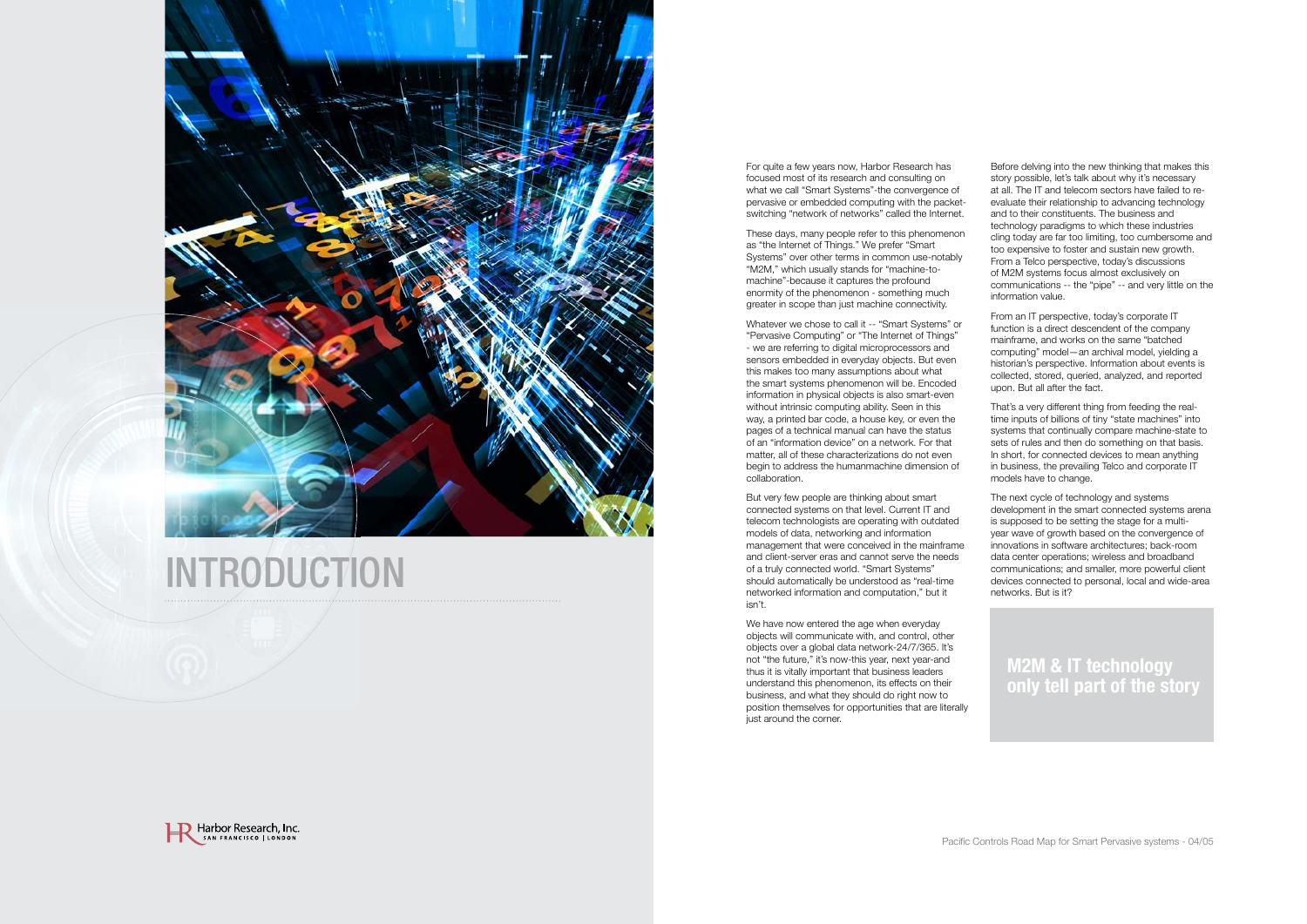

### **M2M AND REMOTE** SERVICES FALL SHORT

*Simple, Compound, Complex Applications For Smart Systems*

M2M applications have evolved in a context where applications such as remote monitoring and support for equipment have been tied closely to equipment services contracts.



To date, remote services and M2M systems have largely been focused on simple remote diagnostics and simple tracking/ location services – in large part because of technical complexities and business model challenges (see below)

Return from simple applications, while extremely valuable, is limited to the manufacturer's service delivery efficiency. Contrary to what current market



Existing technology has proven cumbersome and costly to apply with many conflicting protocols and incomplete component-based solutions The challenges of developing applications and integrating diverse devices onto networks in an interoperable manner have been big adoption hurdles. The inability of today's popular enterprise IT systems to interoperate with distributed heterogeneous device environments is an obstacle that we are finally overcoming

offerings depict, however, the value of connectivity does not have to end with just simple applications focused on a single class of device or machine

As technologies mature and open standards become the norm, applications based on deeper, peer-to-peer interactions between devices, systems and people will drive more compound and dynamic value streams. This opens up new collaborative business model opportunities that have the potential to drive much greater value for the customer

**The value of smart systems does not end with just simple applications** 

Pacific Controls Road Map for Smart Pervasive systems - 06/07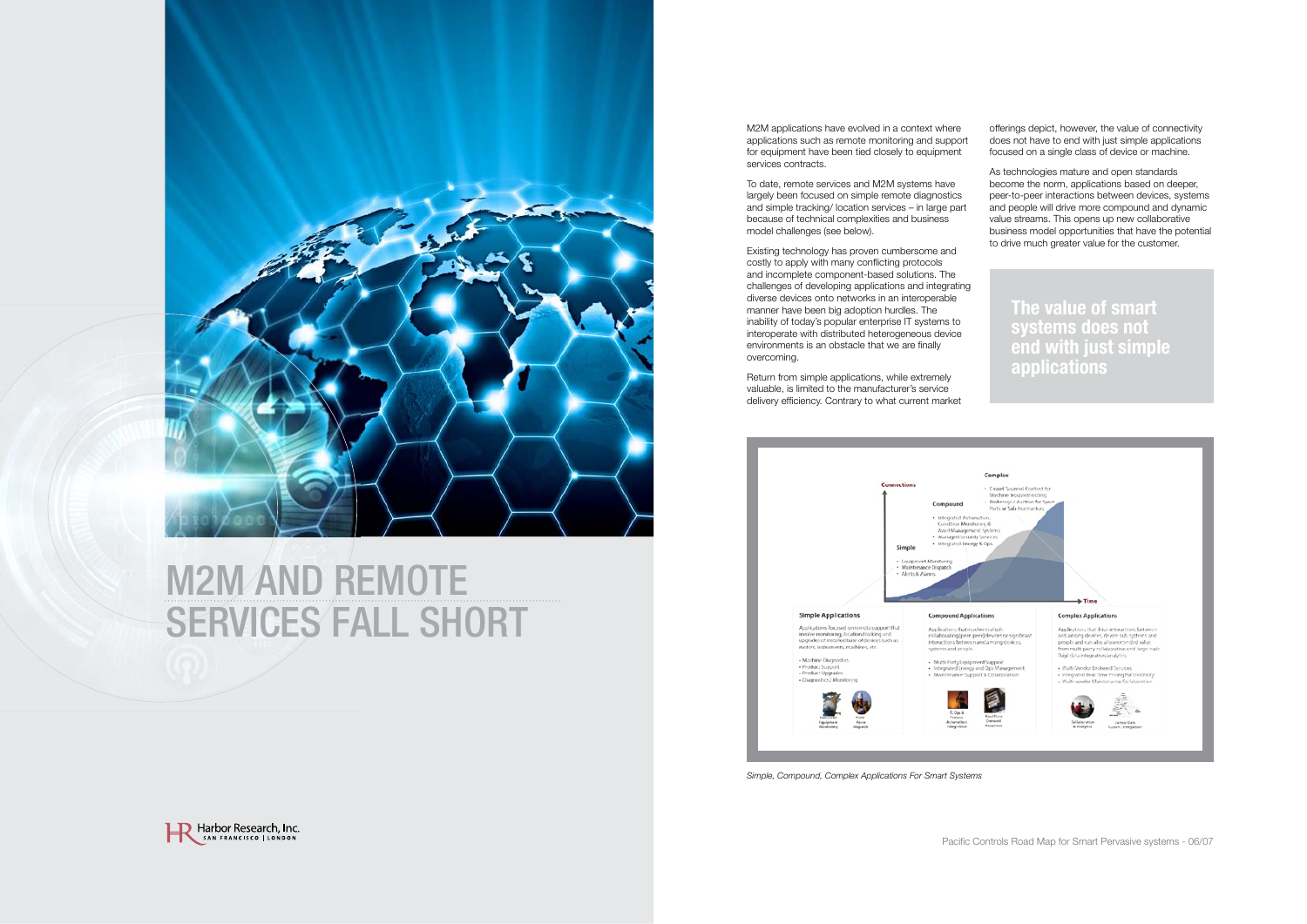*Moving to Compound and Complex Systems Value is Progressive*

**Smart pervasive systems will enable businesses to create significant new customer value**

Instead, Smart System's true potential lies in the integration of diverse machines, information systems and people—its ability to connect billions upon billions of smart sensors, devices, and ordinary products into a "digital nervous system" that will smoothly interact with individuals and the physical world. The nature of compound and complex systems applications is just beginning to be understood where the information value generated by these capabilities positions players to take on significant additional tasks for the customer in the future, such as:

Manufacturers often miss new opportunities because traditional manufacturer company cultures have all too often defined services as subservient to the product, as no more than a "bootstrap" business with little up-front investment or innovation.

- Managing and automating a customer's spare parts inventory and service delivery chain for maintenance processes providing vastly improved levels of service and responsiveness;
- Providing the customer's first line support staff, the machine builders' service technicians and other third party support personnel with complete access to a unified machine maintenance record that captures all of the machine's performance data, history and knowledge about the status of the equipment, enabling faster and more effective maintenance processes;
- Analyzing the history of the equipment in use against diverse data sources such as weather patterns and peak usage requirements to optimize its performance;
- Providing entirely new services to the customer, such as "security as a service," where security and privacy for all devices, machines, networks and data is provided as a managed service

These new business model opportunities are much closer in many respects to consumer- driven models like Apple or Google and can provide many lessons for the "cloistered" equipment manufacturers in B2B arenas. The business benefits of large scale open collaboration in the B2B arena are just beginning to be recognized. Moving from "Simple" to "Compound" applications involves multiple collaborating systems with significant interactions between and among devices, systems and people. No longer is the focus solely on the product supplier's ability to deliver support for their product efficiently Rather, value is brought to the customer through business process automation and optimization. Simple applications largely focused on the product manufacturer's own value chain. They are simple "hub and spoke" remote support. While

> Even those companies that have built remote services offerings have tended to only focus on their

device, their machine and their value chain – missing the opportunity to more openly collaborate with partners and customers and provide integration for a much broader scope of systems within the customer's operations

Customers are looking to equipment manufacturers not just for high-quality equipment, but also for help in optimizing their ability to supply consistent and high-quality products and services to their customers This evolution will allow manufacturers to tie their revenue and pricing models directly to the benefits they provide

Taken one step further, applications that drive interactions between and among devices, subsystems and people across enterprise and public sector systems will potentially allow extending and expanding values from third party collaboration and large scale data integration and analytics that, while complex, will drive the highest possible value from smart systems

If you place this evolution into a much larger context – say how the Internet of Things will impact our planet's resources – the potential impacts become even more profound

**As tech matures, applications based on deeper peer-to-peer interactions between devices, systems and people will drive compound value**



there is value in these models, there are significant untapped opportunities for providing new value for the users and customers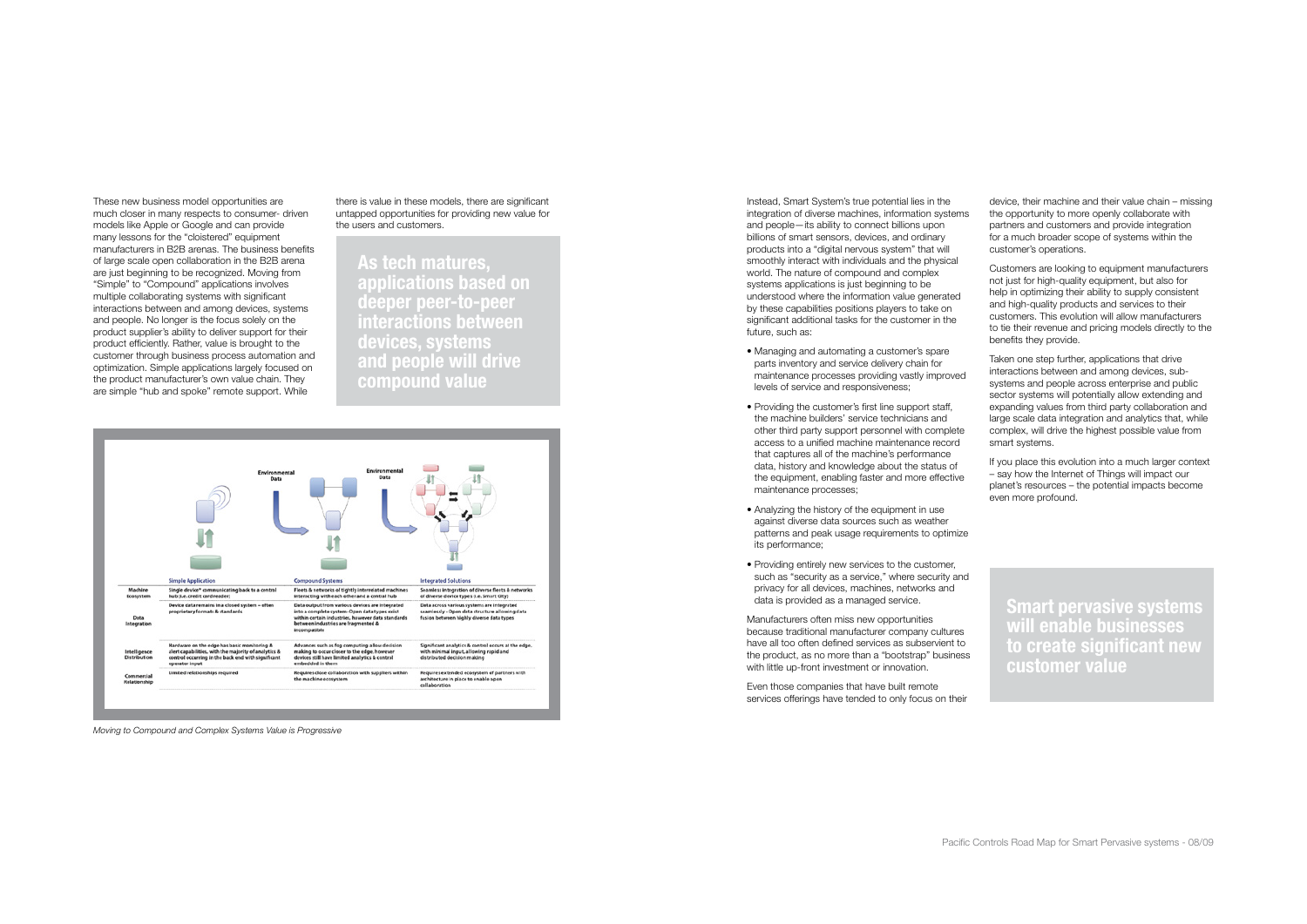This paper is about an important new perspective on smart systems. This perspective does not just come from our own thinking. It is from some very clever people who are thinking about the scope and on the scale that Smart Systems deserves: Pacific Controls and their new Galaxy 2021 platform architecture

What are they developing?

- The required architecture and technologies to inform a radically new view of information interactions and services; and,
- the corresponding emerging business models these technologies will inform

"Smart Pervasive Systems" really means the future of information, and that means the future of civilization. It will require a remarkably agile global network that could comfortably scale to trillions of nodes some of them hardware, some software clouds, some purely data, many of them coming into and out of existence or changing location constantly. Just think of every man, woman, child or businesss on the earth each having their own cloud. Obviously, such a complex system cannot be "designed" in any ordinary sense Certainly, it cannot be really be designed "top-down."



Pacific Controls demonstrates that for the first time in the evolution of networked businesses, IT and OT systems must be viewed in closer proximity The two thrusts need to be mutually supportive without inhibiting one or the other. However, trying to coordinate and leverage the respective roles of classic information technology and operations technology architecture often creates contention Pacific Controls has come to see the continuously evolving relationship between these two worlds as fertile ground for innovation. They need to be interwoven and mutually supportive. In fact, we believe success in either increasingly goes to the company that effectively utilizes the combined potential of both

And yet smarter systems and the Internet of Things must be designed in some sense. Such pervasive systems will easily be the biggest technical achievement in the history of humanity Its closest predecessor is the global financial economy—with which, in fact, it will share vital characteristics.

The Internet of Infinite Interactions -- between and among "Things" and "People" -- requires much more than simple incremental improvements in today's technologies to be fully realized. The challenge is much more than a simple patch, Band-Aid, or new flavor of what we already do.

In our years of work on the Internet of Things phenomenon and its real-world effects on business, we have not encountered very many compelling visions about the complete integration of things, people, systems and real-time real-world inputs The world today, for the most part, lacks a group of coordinated innovators that understand that the tools we are working with to make products "smart" on networks were not designed to handle the scope and diversity of interactions they are being enabled to accomplish



## THE FUTURE OF information systems

Some basic design principles must be put in place to guide the growth of a vast, distributed technological organism that must remain organized as it evolves according to a logic all its own. It demands that we design not only devices and networks but also information itself in ways not addressed by current IT

What's required is a true shift in thinking about how devices, people and physical systems will be integrated and how they will interact. We need an approach that is not about leveraging aging IT technology into a new application context; its about looking forward to a single, unified architecture and platform for the nearly infinite interactions to which any PERSON or any THING can contribute

What will this require? A vision that looks toward the creation of more universal means to integrate and manage disparate data, to which anyone can contribute, and which liberates information by abandoning traditional relational databasing and the client-server computing models that have us so deceptively "trapped" today

In short, Pacific Control's Galaxy 2021 architecture and platform

**Smart pervasive systems really means the future of information, and that means the future of civilization**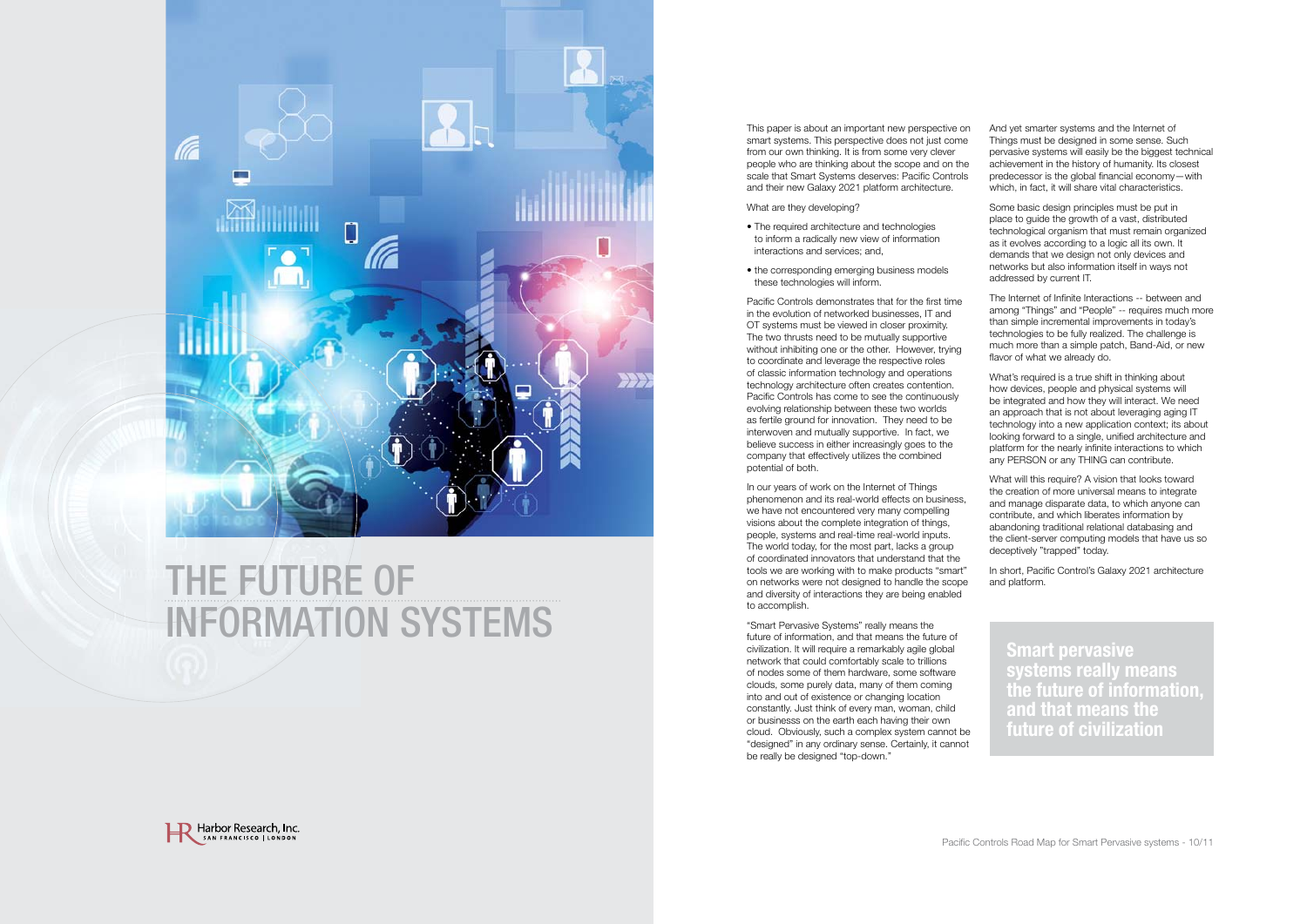When it comes to preparing for the global information economy of the 21st century, most people assume that "the IT and telco technologists are taking care of it." They take it on faith that the best possible designs for the future of connected things, people, systems and information will emerge from large corporations and centralized authorities But those are big, unfounded assumptions. In fact, most of today's entrenched players are showing little appetite for radical departures from current practice Yet current practice will not serve the needs of a genuinely connected world. What are the major obstacles that need to be overcome?

Flexible, Scalable Systems: IT professionals rarely talk these days about the need for ever-evolving information services that can be made available anywhere, anytime, for any kind of information Instead, they talk about web services, enterprise apps and now cloud computing. The Web stores information in one of two basic ways: utterly unstructured, or far too rigidly structured. The unstructured way gives us typical static Web pages, blog postings, etc., in which the basic unit of information is large, free-form, and lacking any fundamental identity. The overly structured way involves the use of relational database tables that impose rigid, pre-ordained schemas on stored information. These schemas, designed by database administrators in advance, are not at all agile or easily extensible. Making even trivial changes to these schemas is a cumbersome, expensive process that affects all the data inside them. Just as importantly, they make deep, inflexible assumptions about the meaning and context of the data they store. Both of these approaches to data-structure enforce severe limitations on the functions you want most in a global, pervasive-era information system: scalability, interoperability and seamless integration of real-time or event-driven data The client-server model underlying the Web greatly compounds the problem

#### **Optimizing All Assets**

Tangible And Intangible: New software technologies and applications need to help organizations address the key challenge of optimizing the value of their balance sheets, allowing them to move beyond just financial assets and liabilities to their physical assets and liabilities (like electric grids or hospitals) and then to their intangible assets and liabilities (like a skilled workforce). The task of optimizing the value of financial assets, physical assets and people assets requires new technologies that will integrate diverse asset information in unprecedented ways to solve more complex business problems



#### **Leveraging Distributed Intelligence**

For all its sophistication, many of today's M2M systems are a direct descendent of the traditional cellular telephony model where each device acts in a "hub and spoke" mode. The inability of today's popular enterprise systems to interoperate and perform well with distributed heterogeneous device environments is a significant obstacle. The many "nodes" of a network may not be very "smart" in themselves, but if they are networked in a way that allows them to connect effortlessly and interoperate seamlessly, they begin to give rise to complex, system-wide behavior. This allows an entirely new order of intelligence to emerge from the system as a whole—an intelligence that could not have been predicted by looking at any of the nodes individually What's required is to shift the focus from simple device monitoring to a model where device data is aggregated into new applications to achieve true systems intelligence

#### **Automated Development**

When telephones first came into existence, all calls were routed through switchboards and had to be connected by a live operator. It was long ago forecast that if telephone traffic continued to grow in this way, soon everybody in the world would have to be a switchboard operator. Of course that has not happened, because automation was built into the systems to handle common tasks like connecting calls. We are quickly approaching analogous circumstances with the proliferation of smart connected devices Each new device requires too much customization and maintenance just to perform the same basic tasks. We must develop software and methods to automate development and facilitate re-use, or risk constraining the growth of this market

The tools we are working with today to make products "smart" were not designed to handle the scope of new capabilities, the diversity of devices and the massive volume of datapoints generated from device interactions. These challenges are diluting the ability of engineering organizations to efficiently and

**Current practices and technologies will not serve the needs of a genuinely connected world**



### enaBlinG smart pervasive systems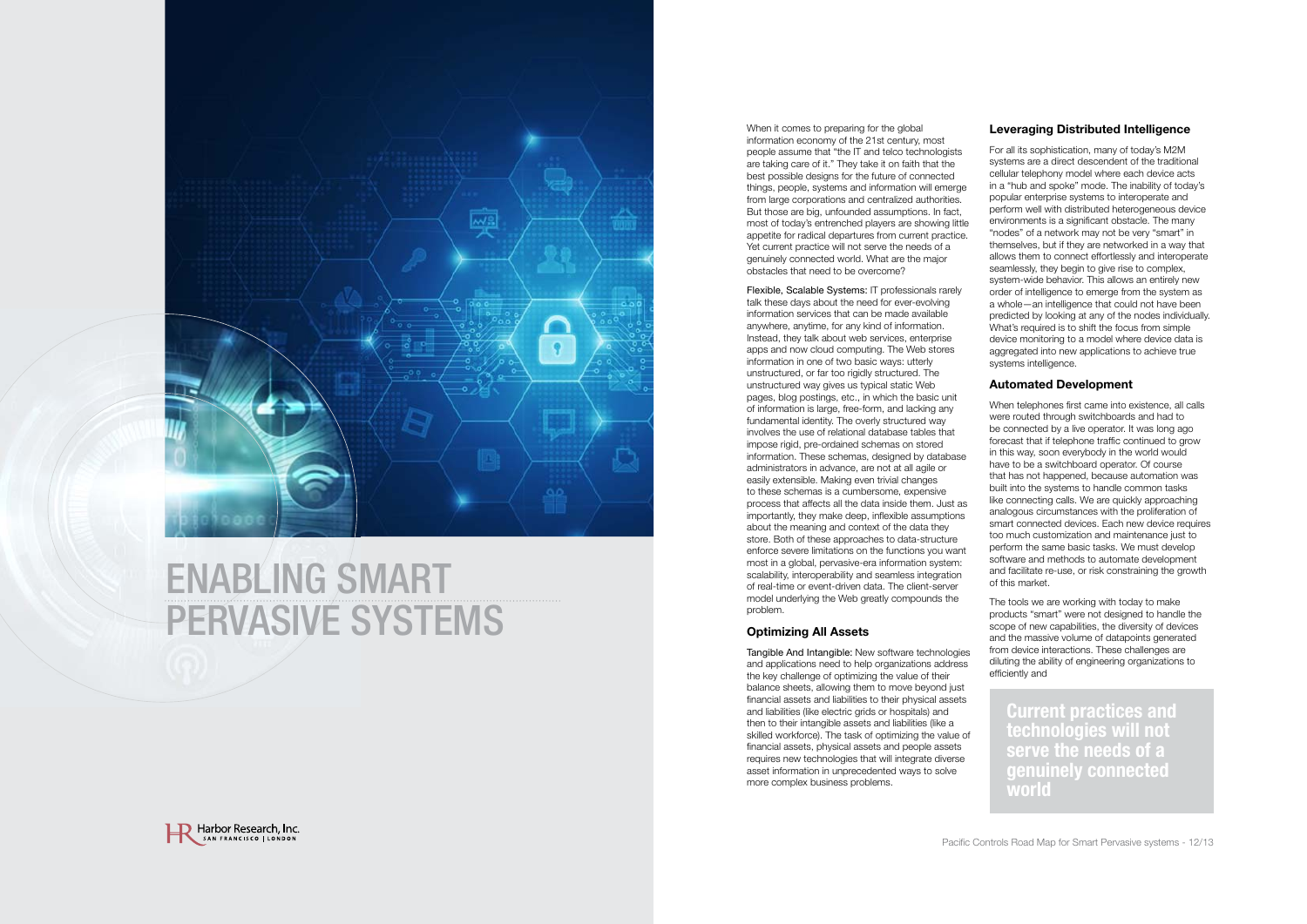

### THE IOT REQUIRES A radical departUre FROM CURRENT THINKING

Effectively manage development. The fragmented nature of software offerings available today make it extremely difficult, if not impossible, to leverage design and engineering work across different platforms and devices

Pacific Controls has articulated a smart pervasive systems vision and road map with its Galaxy 2021 platform architecture . Their approach is a radical departure from current thinking...

- The architecture required to inform an Internet of Things looks nothing like today's kludge diagrams of smart devices connected to clouds; it will inevitably evolve to a radically different peer-topeer architecture.
- As the architecture evolves, the definitions of its most basic elements that everyone is so anxious to quantify today (servers, devices, routers, hubs, etc ) will change radically
- What most people who do not understand this evolution are missing is that you cannot accurately portray or quantify the future state of the Internet of Things by merely counting today's mess of architecture and systems elements As the Internet of Things opportunity expands, the sensor and actuator devices will all become smart themselves and the connectivity between them (devices, for the most part, that have never been connected) will become more and more complex.

Customers expect evolving software tools to be functional, ubiquitous, and easy-touse. Within this construct, however, the first two expectations run counter to the third. In order to achieve all three, a new approach is required -- a unified development and management framework for smart connected devices and systems

In this evolving architecture, the network essentially flattens until the end-point devices are merely peers and a variety of applications reside on one or more network controllers which look for all intents and purposes like today's cellular router/ modems, industrial PCs or small "headless" high availability distributed servers

As the numbers of smart devices grow, the existing client-server hierarchy and the related "middle boxes" acting as hubs, controllers and interfaces will quickly start to blur. In this future-state, the need for any kind of traditional client-server architecture will become superfluous. In a future Internet of Things, the days of hierarchical models are numbered

Now, imagine a future smart systems world where sensors and devices that were once connected by twisted pair, current loops or were hardwired become networked with all devices integrated onto one IPbased network (wired or wireless). In this new world, the "middle boxes" don't need traditional input/output (I/O) hardware or interfaces. They begin to look just like network computers running applications designed to interact with peer devices and carry out functions with their "herd" or "clusters" of smart sensors and devices



We can readily imagine an application environment where there may be several system elements running applications which overlap sharing their sensors and actuators, some even 'sharing' a whole herd – a smart building application, for example, where the processor in an occupancy sensor is used to turn the lights on, change the heating or cooling profile or alert security

In a smart systems application world designed to capture, log and analyze large vol umes of data from sensors, the process of taking raw data and filtering or distilling it into information will occur "locally " Local processing is required to reduce the otherwise untenable Internet traffic challenges that arise from connecting billions of devices The notion that all these "things" and devices will produce streaming data that has to be processed in some cloud will simply not work. It makes more sense structurally and economically to execute these interactions in a more distributed architecture near the sensors and actuators where the application-context prevails

This is the move we've all been waiting for - the shift to a truly distributed architecture because today's systems will not be able to scale and interact effectively where there are billions of nodes involved. In this portrayal, the distributed forms of computing will become peers in a network along with the sensors, actuators and controllers whether or not they have GUIs (headed) or not (headless) The computing elements will also become unified application platforms from which to provide services to devices and users where the applications run, where the data is turned into information, where storage takes place, and

**This is the move we've all been waiting for - the shift to a truly distributed intelligent architecture**

Pacific Controls Road Map for Smart Pervasive systems - 14/15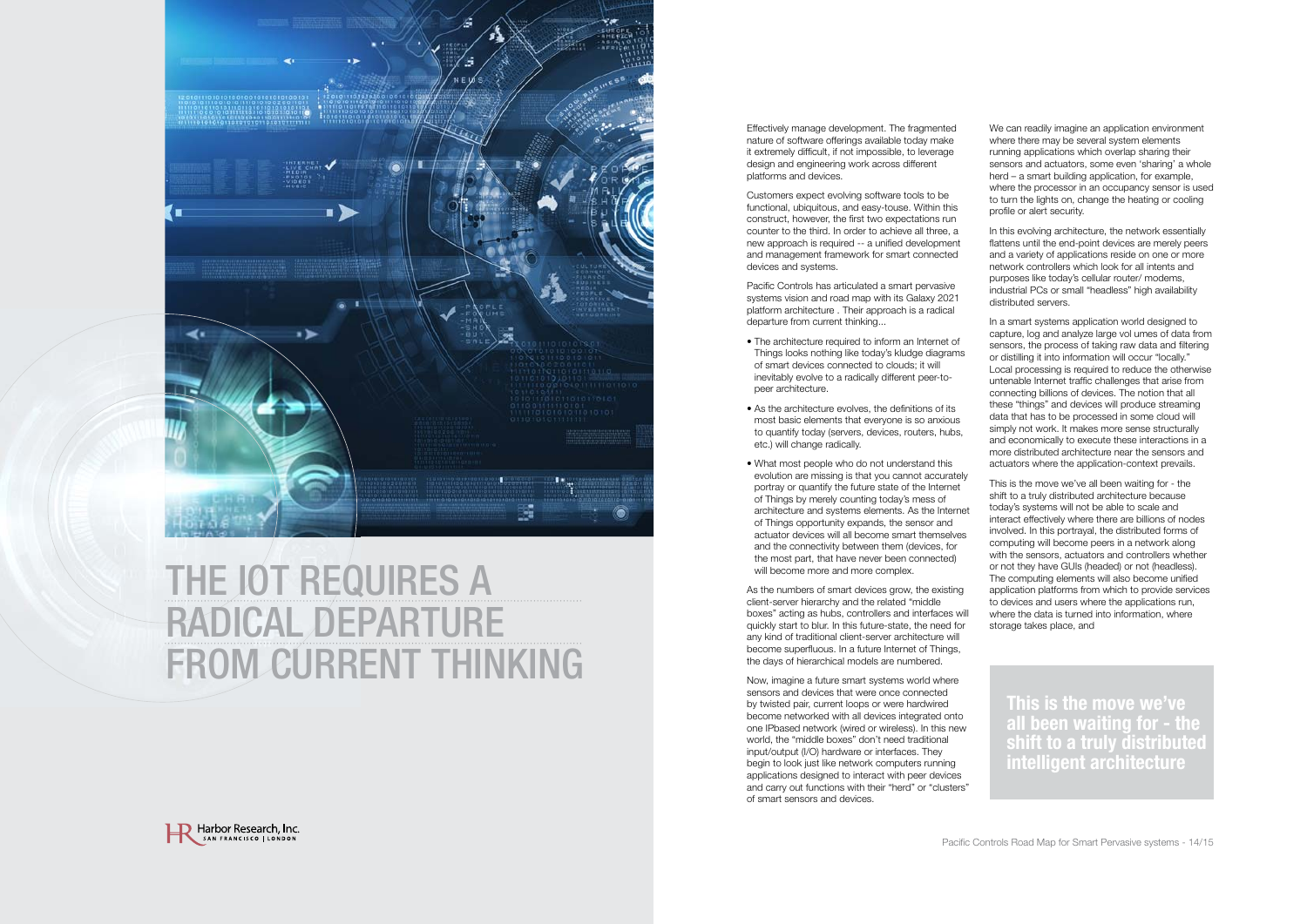where the browsing of information ultimately takes place too – not in some server farm in a cloud data center. Even the mobile handsets we admire so much today are but a tiny class of user interface and communications devices in an Internet of Things world where there will be 100 times more "things" than humans

In this future Smart Systems arena, the architecture and relationship structures between and among smart devices will become more or less flat Hierarchy will disappear. Peer-to-peer will become the "norm" for interactions From our view the movement towards peer-to-peer, and the view that many people hold that this is somehow novel, is ironic given that the Internet was originally designed for peer-to-peer interactions

Technology advancements need to engender new system elements and new services. Correctly balanced, technology and new service delivery modes can help customers reach their goals of increased operating efficiency, reduced costs, automated system upgrades, and more efficient operations Achieving this critical balance is the challenge that Pacific Controls' Galaxy managed services and enterprise delivery platform is aimed squarely at solving.

In our years of experience, we have all too often seen the unfortunate scenarios that managers create when uncertainty and complexity force them to rely on selective attention. Unfortunately, when this happens, selective attention naturally gravitates toward what's readily available: past experience and uncertain assumptions. Today's IT and telco infrastructure players are doing just this. By ignoring important trends simply because it's difficult to perceive an alternative future, these managers are certainly leaving the door open for competition that will lead to their eventual obsolescence...which will make for a very interesting world to live in…



### **ENTER** PACIFIC CONTROLS Galaxy 2021



The next great step in IT and OT development completely fluid information and fully interoperating devices, people and systems—requires a new generation of data and application integration



platform technology that will make information itself truly portable in both physical and information space, and among any conceivable smart information devices and machines

Galaxy 2021 is an end to end platform for managed services that proactively monitors assets, providing transparency into how critical "real world" systems are performing (buildings, smart grid assets, etc ), where critical faults lie, and where opportunities exist to significantly reduce operational expenses

**Some basic design principles must be put in place to guide the development of smart systems**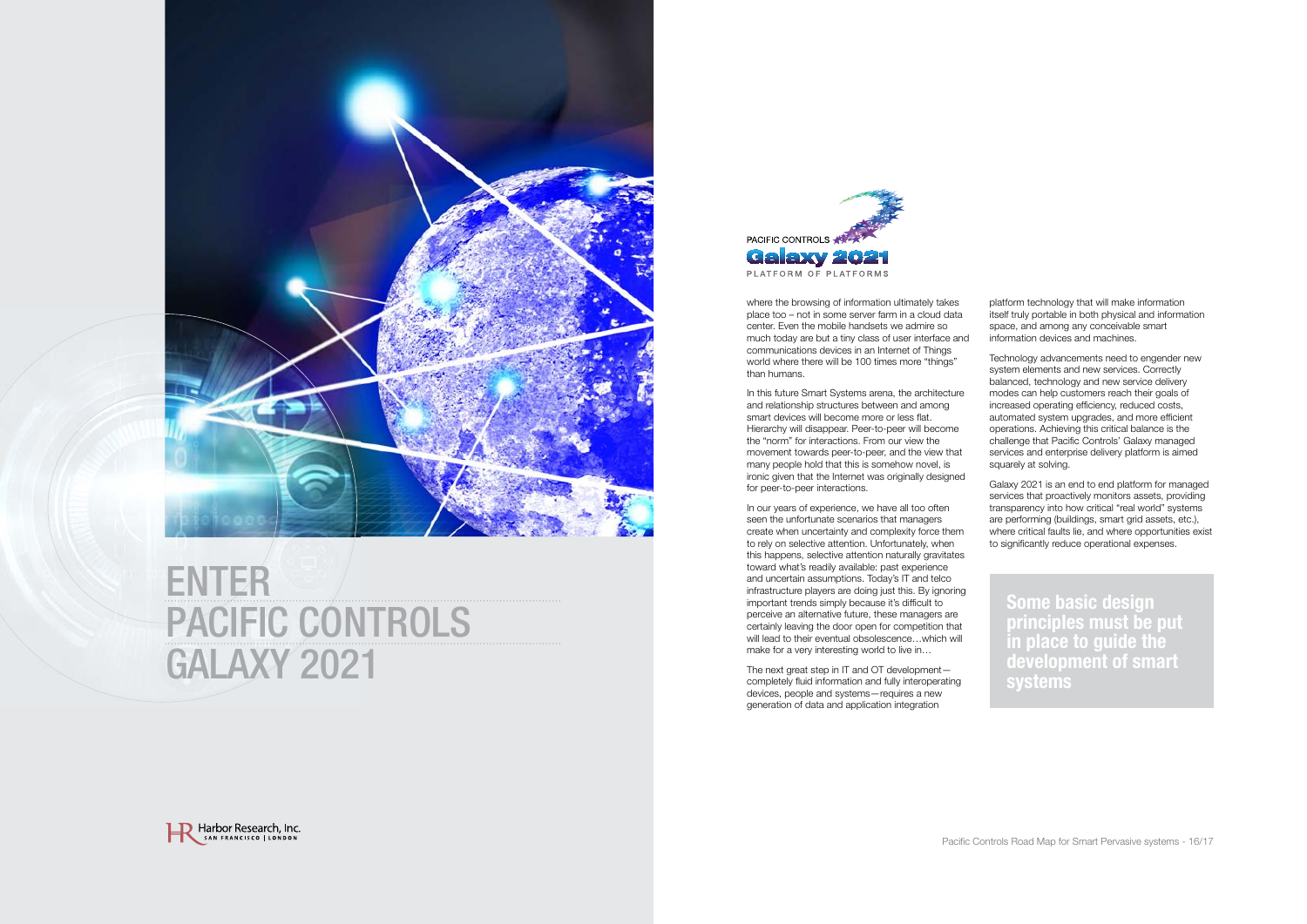The world needs an entirely new approach that avoids the confinements and limitations of the today's differing data types and tools. That allows data to maintain their fundamental identity while bonding freely with other data Facilitating discovery, based on data and information accessibility and cumulative systems intelligence is what Pacific Controls Galaxy platform is organized to do

#### **Intelligence and Automation:**

Of all the new capabilities that Pacific Controls' technology enables is the ability of systems to automatically learn from history; learning to detect hard-to-discern patterns from installed equipment data that supports the development of algorithms that automates various response and support scenarios

Galaxy Gbots are a family of system management and customer support software tools -- autonomous software agents which observe and act upon device, equipment and systems behavior. Gbots are enabled by "self-learning" software agents installed in devices and equipment and implemented as a managed service. These agents or "bots" are able to sense conditions (e.g. electrical system overload protection), understand customer/user preferences (e.g. is the temperature too high) and ultimately identify issues within a system to repair or initiate actions to optimize its performance

value of smart systems. Amazon stopped being a "store" and started being an intelligent entity that, to some very real degree, understood who you were and what you cared about. Google quickly transcended being a search engine and reached for an understanding of what the population found interesting and designed targeted advertising as an entirely new business model

Galaxy Gbots are not about technological drama or "futurism " It's about matching feasible technology to real customer needs and delivering it in a manner that aligns with the industry's behavior and needs GBots are a significant step-function change in the way systems will be designed, deployed, managed and supported in the future

The value of this type of capability is probably best exemplified by Amazon and Google, Amazon's ability to recommend various books and publications to users based on profiling patterns and Google's indexing of web and related content to drive advertising revenue underscore the new economic

#### **Next Gen Architecture:**

"Real-time awareness" and the Internet of Things is driving the deployment of new analytic tools to address "big data" opportunities Analyzing and storing the massive amounts of data that will be received is only possible with extensible and adaptable systems. Analytics technologies are the The conversion of process applications to serviceoriented architectures will allow process apps to be adapted to business scenarios, with specific components pushed down to intelligent devices where they can execute a specified action. For example, alerting a citizen on her smartphone to the updated arrival time of a bus that was stuck in traffic, notifying a doctor on a tablet device about the drug allergies of a patient he is about to see, or directing the thermostat in an individual home to raise the temperature by turning down the air conditioner by three degrees. Players will create solutions that combine elements of industry-specialized hardware devices, vertical industry software, and industryfocused wireless/wired networks with industryoriented analytics to optimize business processes and performance both operationally as well as financially

knowledge and learning. To address big data opportunities seismic leaps will be necessary in the data flow and analytical inputs in a world of vastly expanded real-time awareness The tools that we use for analyzing large volumes of data from the real physical world will have to evolve to be effective

Galaxy is also a "Platform of Platforms " It is intended to reduce a significant percentage of the complexities of application development, management and delivery. The challenges of networking smart devices, developing M2M applications, integrating complex IT systems and unifying services delivery in a coherent and costeffective manner have been big hurdles to adoption that Pacific Controls and its Galaxy platform are finally addressing. Here are examples of Pacific's platform, integration and application management innovations:

#### **Software Defined Machines:**

Capturing the real value of smart connected devices goes much further than providing simple connectivity, and databasing. For example, real pervasive managed services will allow networked, embedded devices to execute remote applications as if those applications were part of the internal operating system. Devices will need to host intelligent software components that communicate to other devices directly (peer-to-peer) or to logical collections of devices (peer-togroup) in any programming language, over any network and do so autonomously This is a big leap from where we are today. The bit, the byte, and later the packet made possible the entire enterprise of digital computing and global networking. Until the world agreed upon these basic concepts, it was not possible to move forward. The next great step in ICT-completely fluid information and fully interoperating machines, people and systems—requires an equally simple, flexible, and universal abstraction that will make information itself truly portable in both physical and information space, and among any conceivable devices or machines. This is where a new generation of of software tools and integration technology that Pacific Controls has develoed within its Galaxy platform will drive new device to systems innovation

#### **Analytics and Awareness:**

critical tools for deciding which alternative courses to pursue, automatically through the application of

Why is this? The traditional approaches to data discovery and systems intelligence have three failings: they can't provide a holistic view of these diverse data types; the types of intelligence tools available to users are, at best, arcane and typically limited in use to "specialists" and all of this still, for the most part, occurs in a "batched" not real time data warehouse

We need new tools to liberate the intelligence in the world of connected things. Tools need to be able to conduct a search or query that acts on unstructured, transactional and real time data simultaneously This would allow users to determine where deeper analytics or the creation of an ad hoc business process can add value

Given the immature state of today's real- world systems, most people have trouble grasping the power and importance these capabilities enable. The ability to detect patterns in data is the holy grail of smart systems and The Internet of Things because it allows not only patterns but a whole higher order of intelligence to emerge from large collections of ordinary data. The implications are obviously immense

**We need new platform tools to truly liberate information**

**We are reaching a critical juncture where organizations will soon be crying out for a completely new approach**